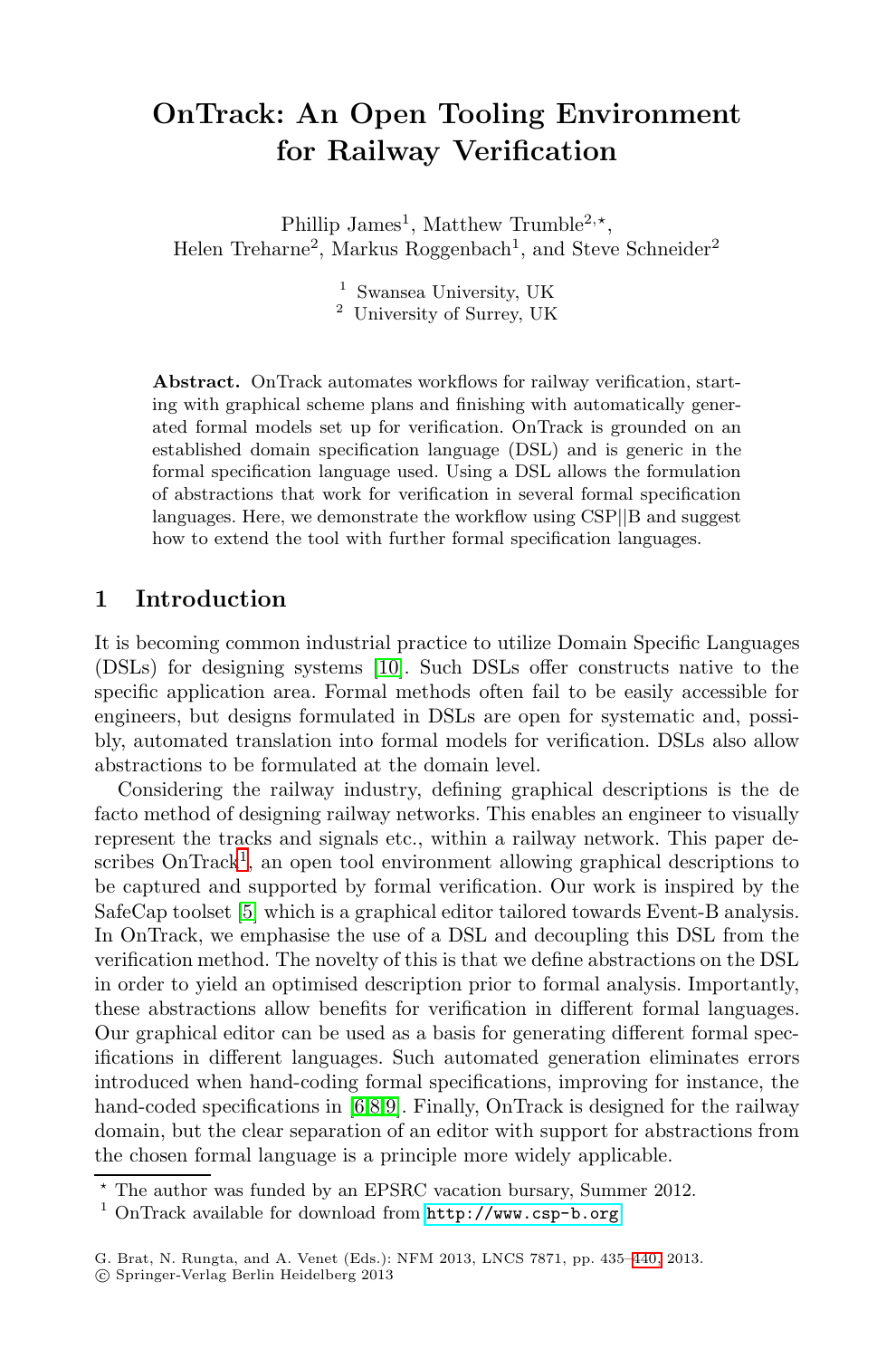<span id="page-1-0"></span>436 P. James et al.

#### **2 Workflow**

Figure 1 shows the workflow that we employ in OnTrack. Initially, a user draws <sup>a</sup> *Track Plan* using the graphical front end. Then the first transformation, *Generate Tables* leads to a *Scheme Plan*, which is a track plan and its associated control tables. Control tables contain information about when routes can be granted, see [9] for details. Track plans and scheme plans are models formulated relative to our railway DSL meta-model, see Section 3. A scheme plan is the basis for subsequent workflows that support its verification. Scheme plans can be captured as formal specifications. This is achieved following two transformations: (1) a *Represent* transformation translates a *Scheme Plan* into an equivalent *Formal Scheme Plan* over the meta-model of the formal specification language  $(FSL)$  - this is the core transformation within the toolset; (2) various *Generate for Verification* transformations turn a *Formal Scheme Plan* into a *Formal Specification Text* ready for verification using external tools. These *Generate for Verification* transformations can enrich the models appropriately for verification. These transformations are validated via manual review.



<span id="page-1-1"></span>**Fig. 1.** OnTrack workflow

The horizontal workflow, described above, provides a validated transformation that yields a formal specification text that faithfully represents a scheme plan. In addition to this workflow, we are interested in abstractions to ease verification. Moller et al. [8] identify two abstractions: representing topological insights from the domain and reduction theorems over the language semantics. In OnTrack we define the topological abst[ra](#page-1-0)ctions with respect to the DSL, thus they are [de](#page-5-6)[co](#page-5-7)upled from the FSL. As any abstraction  $a_{DSL}$  w.r.t the DSL induces a corresponding abstraction  $a_{FSL}$  over specifications, it is possible to share them between different formal methods.

#### **3 The OnTrack Editor**

OnTrack implements the workflow from Section 2 in a typical EMF/GMF/Epsilon architecture [3,7]: a graphical editor realised in GMF is the front end for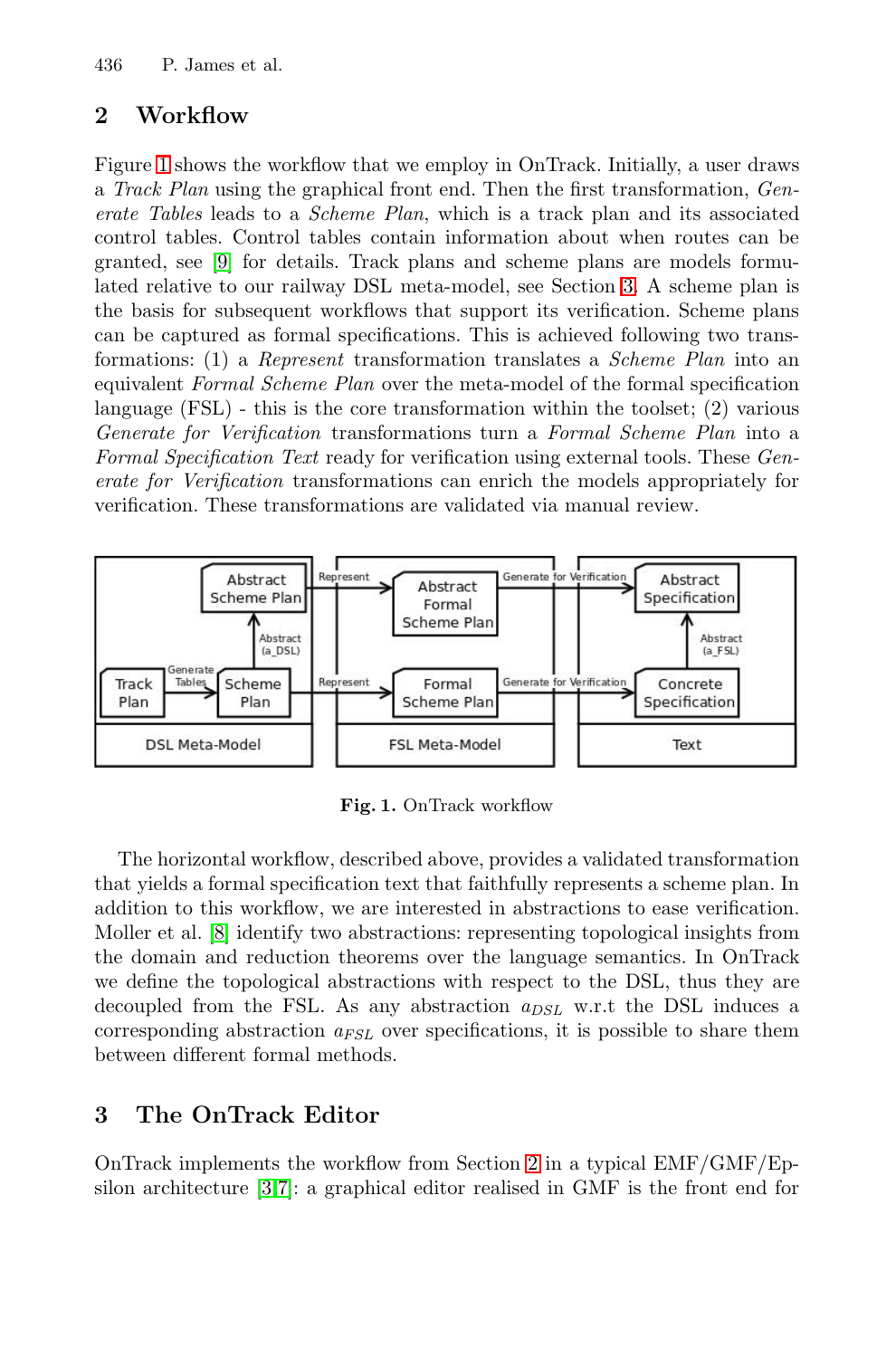the user. As a basis for our tool, we have defined a modified version of the DSL developed by Bjørner [1]. The concepts of such a DSL can be easily captured within an ECORE meta-model which underlies our toolset. A small excerpt of topological concepts within our meta-model is given in Figure 2.



**Fig. 2.** Static concepts from Bjørner's DSL

<span id="page-2-1"></span><sup>A</sup> *Railway Diagram* is built from *Units*, *Connectors* and *Signals*. *Units* come in two forms: *Linear* representing straight tracks, or *Point* represent[ing](#page-2-0) a splitting track. All *Unit(s)* are attached together via *Connector(s)*. Finally, *Signals* can be placed on *Linear* units and at *Connectors*.

<span id="page-2-0"></span>Implementing a GMF front-end for this meta-model involves selecting the concepts of the meta-model that should become graphical constructs within the editor and assigning graphical images to them. Figure 3 shows the OnTrack editor that consists of a drawing canvas and a palette. Graphical elements from the palette can be positioned onto the draw-

ing canvas. Within the editor, the Epsilon Wizard Language (EWL) for model transformations has been used to implement calls to the various scripts realizing different transformations. The first EWL wizard, *Generate Tables*, automatically computes a control table for a track plan. We omit details of this transformation and focus instead on the *Abstraction*, *Represent* and *Generate for Verification* transformations.



**Fig. 3.** A screenshot of "OnTrack" modelling a station .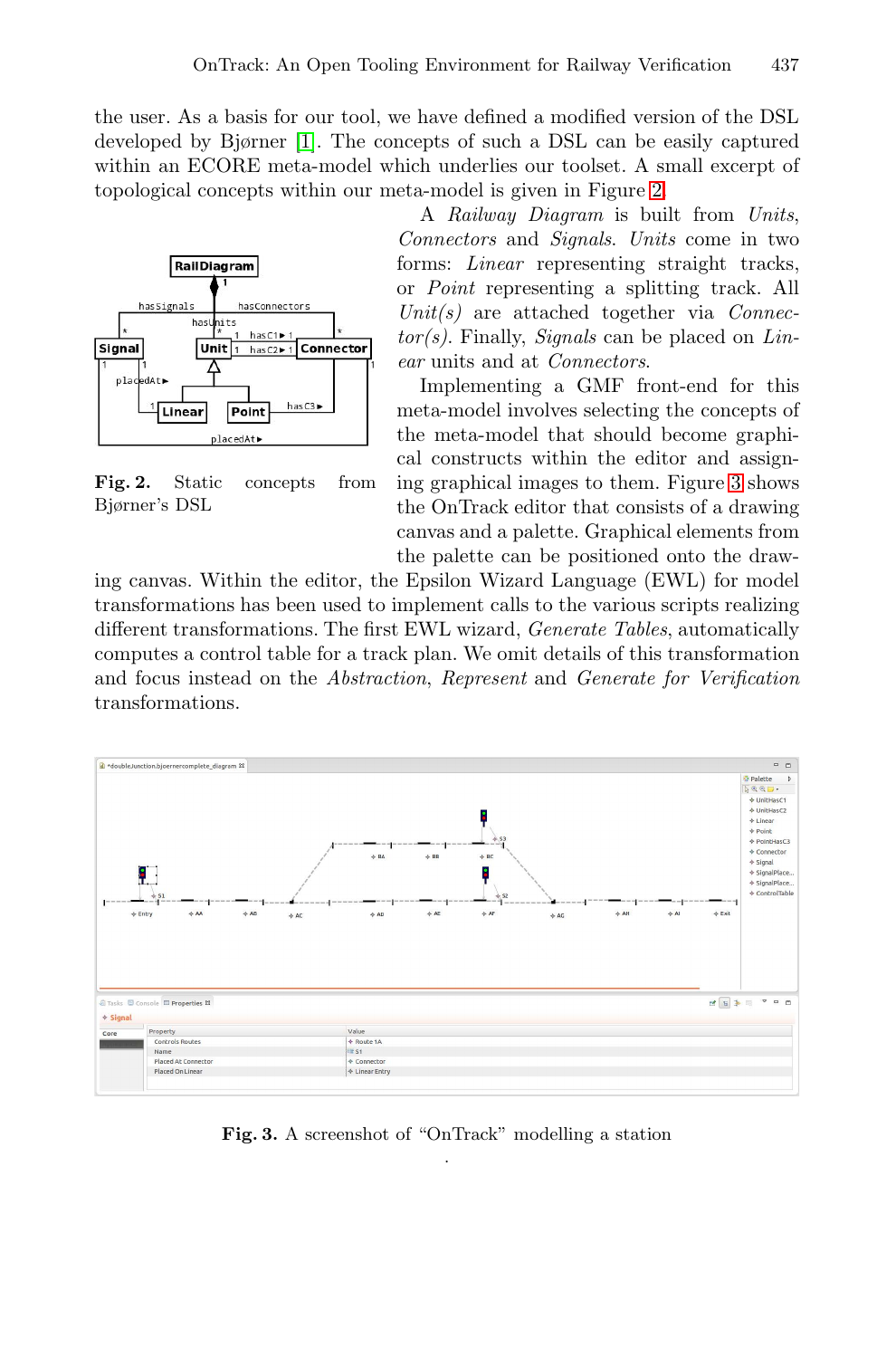438 P. James et al.

**Listing 1.1.** ETL rule for abstract model transformation

|                | rule abs transform rd: Input!RailDiagram to rd2 : Target!RailDiagram {          |
|----------------|---------------------------------------------------------------------------------|
| $\overline{2}$ | rd.computeAbstractions();                                                       |
| 3              | for (ut:Unit in rd.has Units)                                                   |
| $\overline{4}$ | $\mathbf{if}(\mathbf{not}(\mathsf{toDelete}.\mathsf{contains}(\mathsf{ut})))\}$ |
| 5              | $if$ (consToBeMapped.contains(ut.hasC1)) {                                      |
| 6              | ut.has $C1 =$ ut.has $C1$ .getMapping(); }                                      |
|                | $if$ (consToBeMapped.contains(ut.hasC2)) {                                      |
| 8              | ut.has $C2 =$ ut.has $C2$ .getMapping(); }                                      |
| 9              | $rd2.$ hasUnits.add $(ut)$ ; } }                                                |
| 10             | //Omitted code: similar computation with connectors and signals//               |
| 11             | $rd2$ .computeTables(); }                                                       |
|                |                                                                                 |

#### **4 A[uto](#page-1-1)matic DSL Abstractions**

We have implemented a particular  $a_{DSL}$  abstraction based on the *simplifying scheme plan* abstraction by Moller et al. [8]. Various sequences of units are "collapsed" into single units. This abstraction has been shown correct, and to improve the feasibility of verification [8]. The abstraction [is](#page-2-0) implemented using the Epsilon Transformation Language (ETL) [7] that is designed for model transformations. Listing 1.1 gives an excerpt of our transformation. The algorithm uses the following list structures: toDelete: storing units to be removed and consToBeMapped: storing which connectors require renaming.

The abs rule performs as follows: line 1 states that the rule translates the given rail diagram rd to another rd2. The second line simply calls an operation computeAbstraction() on rd to compute which units can be collapsed and to populate the lists with appropriate values. For example, considering Figure 3,  $\text{toDelete} = [AA, AB, BA, BB, AD, AE, AH]$ . Next, the algorithm will consider every unit ut within rd (line 3). If ut is not in the list toDelete (line 4), then the algorithm will perform analysis on the connectors of [ut](#page-2-0). If connector one of ut is within the set of connectors requiring renaming (line 5), then the first connector of ut is renamed using a call to the operation getMapping() (line 6). Lines 7 to 8 of the algorithm perform these steps for connector two of ut. After this computation, the modified unit ut is added as an element to rd2 (line 9). The algorithm continues in a similar manner, computing which connectors and signals should be added to rd2. Finally, an operation computeTables is called to compute a new control table [fo](#page-5-3)[r](#page-5-4) rd2. The result of this translation is that units AA, AB, BA, BB, AD, AE and AH are removed from the track plan in Figure 3.

## **5 Automatic Generation of CSP***||***B Models**

Here we describe the implementation of the *Represent* and *Generate for Verification* transformations for CSP*||*B formal specifications. The use of CSP*||*<sup>B</sup> specifications for railway modelling is presented in  $[8,9]$ .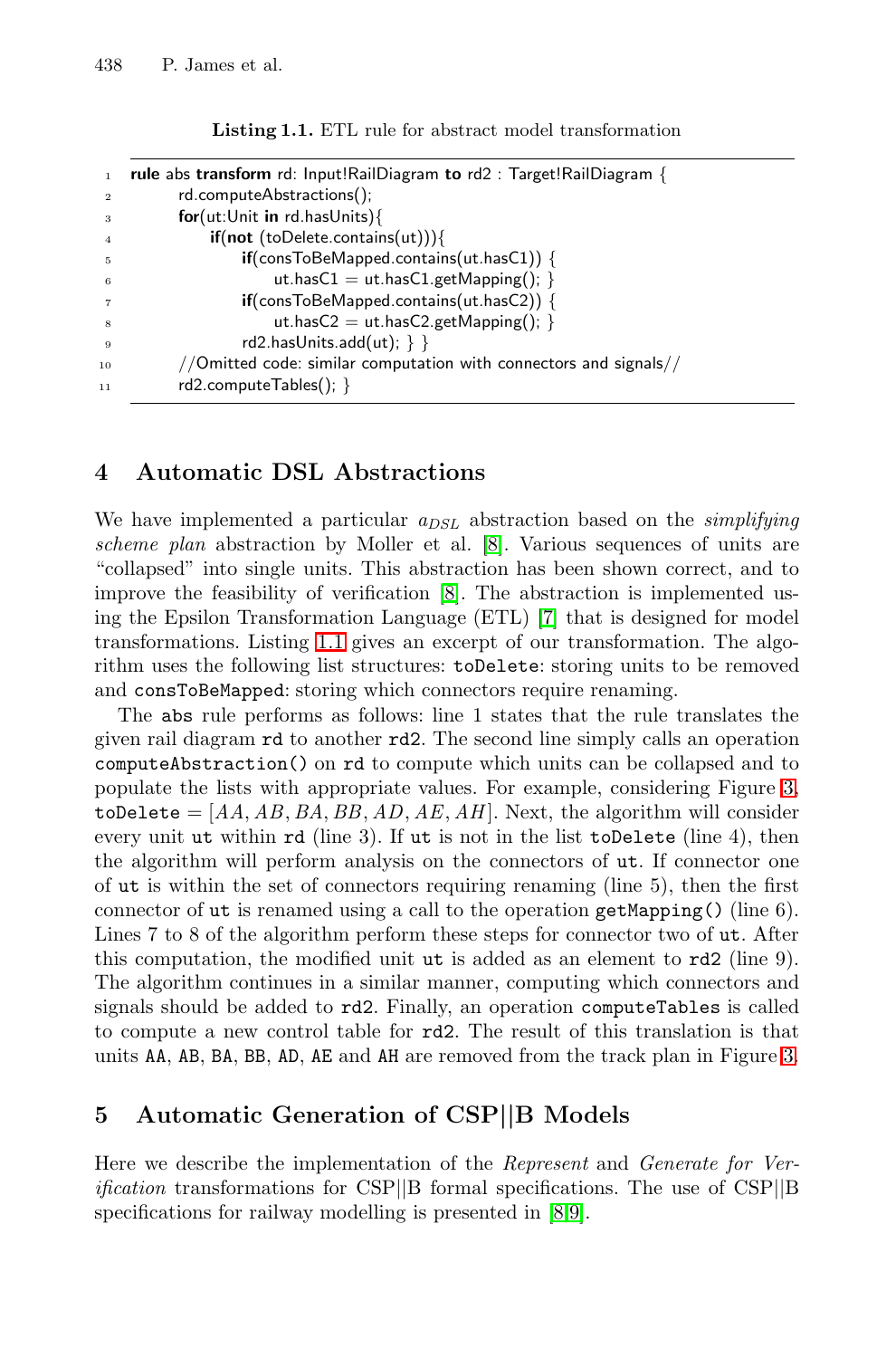**Listing 1.2.** One of the ETL rules for unit to CSP datatype transformation

| $\mathbf{1}$   | <b>rule</b> processUnits transform $u : Bjoerner!Unit$ to $d : CSP!DataTypeItem \{$ |
|----------------|-------------------------------------------------------------------------------------|
| $\overline{2}$ | $d.name = u.name$                                                                   |
| 3              | $d.type = pos;$                                                                     |
| $\overline{4}$ | if $(pos_list.firstItem.isDefined())$ {                                             |
| $\overline{5}$ | d preceeds $=$ pos_list firstltem; $\}$                                             |
| 6              | pos_list.size = pos_list.size $+1$ ;                                                |
| $\overline{7}$ | pos_list.firstItem = $d$ ; }                                                        |

The goal of the *Represent* transformation is to iterate through a scheme plan, which is an instance of our DSL meta-[m](#page-5-4)odel, in order to produce instances of the CSP*||*B meta-models. It is implemented using ETL. CSP*||*B meta-model instances conta[in co](#page-2-1)llections of objects required to produce the final specification text. They do not include information on the structure of statements for the final formal specification. The Epsilon Validation Language (EVL) [7] can be used to validate all requ[ire](#page-2-0)d objects are defined as expected. We achieve traceability between the meta-models by defining a structured ETL transformation, i.e., providing separate ETL scripts that reflect the final specification text architecture. Overall, our CSP*||*B model consists of six speci[fic](#page-5-3)ations [9], each generated by a separate ETL script. These scripts consist of 16 rules, 1 local operation and a 17 shared operations. Listing 1.2 gives an example rule that transforms units of a scheme plan to [a](#page-5-7) CSP data type. For each unit, the processUnits rule constructs a corresponding DataTypeItem which is then added to the datatype  $(pos\_list)$ . For example, for Figure 3  $pos\_list = [AA, AB, AC,...]$ .

The *Generate for Verification* transformation translates CSP*||*B meta-model instances into formal specification text. Interestingly, in CSP*||*B the formal specification text differs depending on the property to be proven, see [8] for details. Therefore, the *Generate for Verification* transformation produces a number of different specification texts. These transformations are implemented using the Epsilon Generation Language (EGL) [7] for generating text. For example, the pos list datatype instance becomes the following fragment of CSP: datatype ALLTRACK = AA | AB | AC | *...*. The transformations are novel as they apply pre-processing using Apache Velocity Java templates to avoid code repetition. These toget[her](#page-5-4) with the EGL are used to generate models. Note that the CSP*||*B instance models produced from the *Represent* transformation only contain the information of a scheme plan. They do not include a model of the interlocking algorithm. This algorithm remains constant for all scheme plans and is therefore defined in a template file which is used in the *Generate for Verification* transformation to enrich the CSP*||*B specifications. Similarly, the behavioural description of a train remains constant and is again defined in a separate template file. Overall, we define six templates which reflect the final CSP*||*B architecture (1 CSP script and 5 B machines, see [9] for details). This gives a clear correspondence between the templates and formal specification structure.